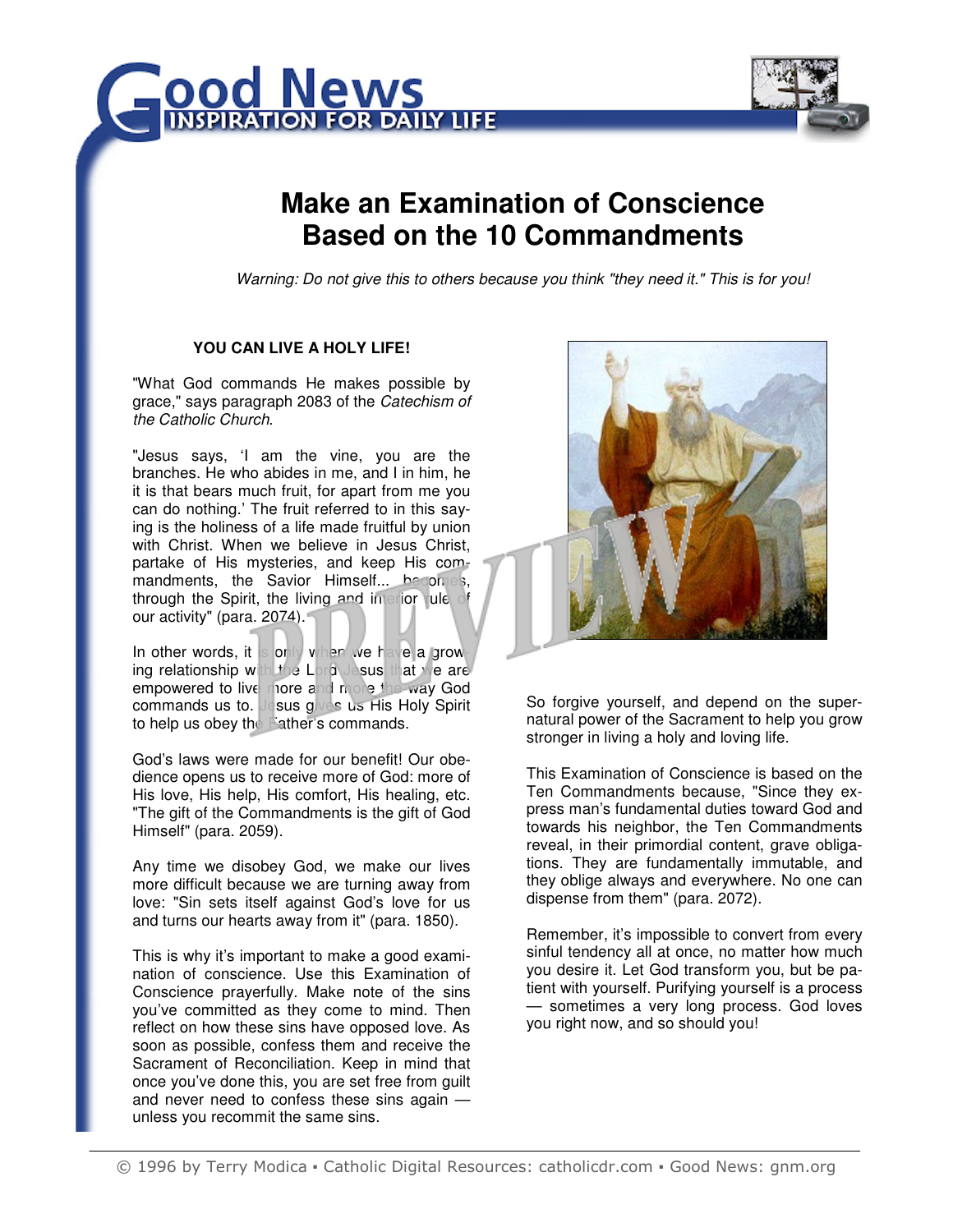### **Commandments for Loving God**

#### 1 **You shall have no other gods beside Me. You shall not carve and worship idols.**

- $\Box$  God is constant and unchangeable, faithful and just, without any evil. He is almighty, merciful and infinitely good, always acting for my benefit. Do I sometimes think or act as if He's not?
- $\Box$  Have I failed to love God unconditionally, without reservation or distrust? In what areas of my life is my faith in Him incomplete?
- □ When have I failed to acknowledge and accept His authority, and tried to do things my way?
- $\Box$  Have I neglected to do everything possible to nourish and protect my faith?
- $\Box$  Have I ignored the danger of listening to teachings that contradict the Church, such as those that are propagated through television, movies, books, magazines, newspapers, occult games, politicians and other people?
- $\Box$  Have I willingly doubted God, thus making my own wisdom to be my god?
- Is money and material possessions my god? They are, if I value them more than the people in my life, or if I spend more time focused on them than on my family and friends.
- $\square$  What are the graven images I worship?
- $\Box$  Money? Do I trust my income to provide me with what I need, instead of truly trusting God and His timing? If I go into debt to buy something, I'm not trusting God.
- $\Box$  The television? Do I watch shows that are contrary to God's kingdom? If Jesus walked through my door, would I be able to invite Him to sit with me while I watch my programs?
- $\Box$  My furniture? If I prefer falling asleep in that plush chair or sofa when I should be tending to my family, reading spiritual books or meditating with the Bible, then this has become my god.
- □ Do I ever doubt God, rejecting what He's revealed to me, or rejecting what the Church has taught me to believe? If I do, I'm making a god out of myself, believing that I know better than God about what's best for me.
- $\Box$  Have I despaired? If so, I've decided not to wait on God's help. I'm worshiping my own ideas and my own time-table for how and when problems should get resolved.
- □ Do I think God cannot forgive my sins? Or someone else's? If so, I'm telling God how to run His kingdom!
- $\Box$  Do I think my good works alone will save me? That is the sin of presumption, and I'm fashioning my works into an idol. Only by allowing Jesus to change me from a sinner into a saint—via his suffering and death on the cross—can I be saved from the fires of eternal hell.
- □ Do I count on God's mercy so much that I expect Him to overlook my sins "because He understands"? This kind of god is one I've created to give myself permission to sin. The true God is merciful, yes, but His love cannot save me from the evil of my sinfulness unless I choose to turn away from it.
- □ Am I indifferent toward God and what He is asking of me? Am I ungrateful, spiritually lazy, or lukewarm in my faith? This is the sin of not loving Him with my whole heart.
- □ Have I failed to take time each day to pray, because it seems more important to spend my time on other activities?
- **I** Am I unwilling to make sacrifices for God and for His Kingdom? This includes my money, time, possessions and talents. It also includes the fears, low self-esteem and pride that keeps me from saying "yes" to Him.
- $\square$  Do I try to manipulate God by bargaining with Him? ("If you heal my daughter, I'll go to Mass every day.") If so, I'm trying to bribe Him. He doesn't want my bribe; He wants my trust in His ability to handle the problem the way He knows is best.
- $\square$  Do I try to manipulate my life through superstitions (including religious ones), divination, magic, or other occult practices? If so, I'm not truly believing that God is loving enough and powerful enough to help me by His own means.
- $\Box$  Have I ever denied the Faith? Or followed teachings that disagree with Catholic Church teachings?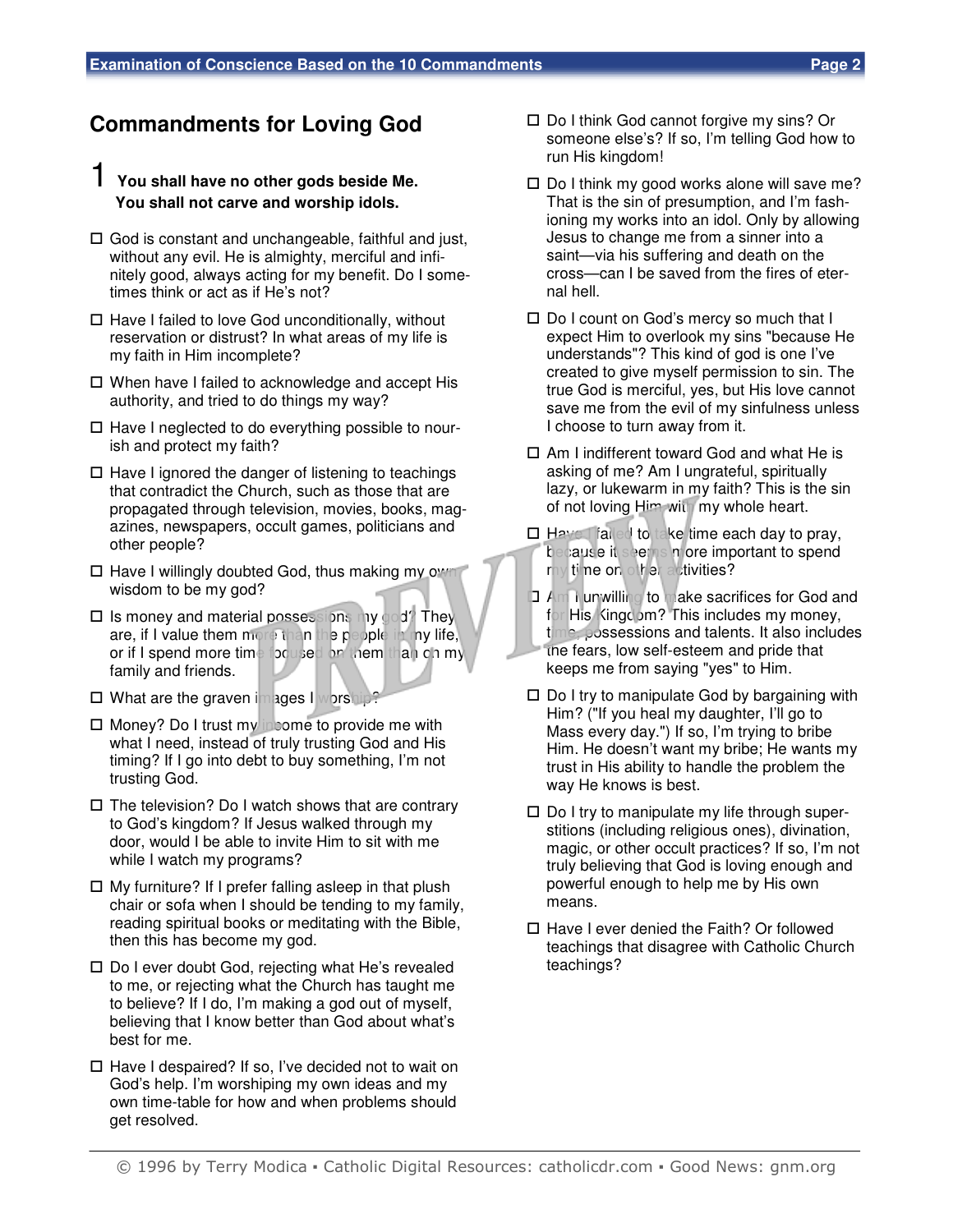#### 2 **You shall not take the name of the Lord in vain.**

- □ Have I cursed? Do I use profane language?
- $\square$  Do any of my words dishonor God?
- God's "name" means the fullness of Who He is: His

personality, His love, His ways of doing things, etc. Have I ever refused to take Him seriously?

- $\square$  Do I abuse Jesus' name by professing Him as my Lord and Savior while living as if I don't know Him?
- $\Box$  Have I gotten angry at God? Or wrestled with Him? It's healthy to admit and express my anger, but I should express my feelings and at the same time put my trust in Him.
- $\Box$  Have I failed to speak highly of God? When someone else offended God, did I stand up for Him?
- $\square$  Do I believe He doesn't really care about me, my desires, and my problems? Of course He does care but does my behavior show it?
- □ Do I cheat God by not giving Him everything He asks of me? When I'm not actively seeking new spiritual growth, I'm treating my faith lightly. This includes being too busy for prayer, the Bible, Church documents, the Sacrament of Reconciliation, ministry, etc.
- $\Box$  Have I abused the name of anyone whom God has honored, by not giving due veneration to that person? Have I used words to insult or hurt a sacred person? This includes our Blessed Mother, the Saints, and the people who live among us on this earth.
- God calls each of us by name, thus everyone's name is sacred. When have I mocked someone's name or altered it to degrade that person?
- $\Box$  Have I named God to justify sinful activity? For example, some people say, "God created homosexuals, therefore it's okay if they express their love through homosexual activity."
- When have I lied? God is truth, so I blaspheme Him when I utter even the smallest lie.
- $\Box$  Have I broken promises that I made in God's name? When I invoke God's faithfulness, then reject it, I'm making God out to be a liar.

## 3 **Keep holy the Sabbath Day.**

- $\Box$  Have I missed Mass through my own fault, on Sundays or on Holy Days?
- $\Box$  Have I allowed my children to miss Mass?
- $\Box$  Do I notice others missing Mass or working unnecessarily without lovingly reminding them to take time for God?
- □ Do I do work on the Lord's Day that could be handled later or that doesn't need to get done at all? This is supposed to be a day of protest against the servitude of work and the worship of money.
- $\square$  Do I place extra burdens on other people on Sunday?
- □ Do I take for granted Jesus' true presence in the Eucharist, or do I disagree that the bread and wine actually become Jesus?
- □ During Mass, do I fail to reverence God by neglecting to genuflect or kneel? By wearing lewd clothing? By a riving late or leaving early without a holy reason? By speaking disrespec fully of or to others? By allowing myself to be easily distracted? By any other means?
- $\Box$  Am I transformed by Jesus when I receive Him in the Word and in the Eucharist, or do I leave Mass the same as I came in?
- □ Have I neglected my obligation to go to Confession at least once a year, but received Communion regardless?
- $\Box$  When have I failed to treat others as if they were Jesus Himself?
- $\Box$  I sanctify Sunday when I devote the time to my family and friends, and by using it for reflection and to cultivate my mind and spirit. When have I cheated my family, my friends and myself of this?
- □ Am I a workaholic, placing tasks above people, or a busy schedule above the need to relax? Am I unkind to myself by not balancing recreation with work?
- $\square$  Do I choose to get involved in leisure activities that are violent, sinful, or unloving?
- $\Box$  Each day is a holy day, created by God for my benefit. When have I failed to make each moment a holy moment?

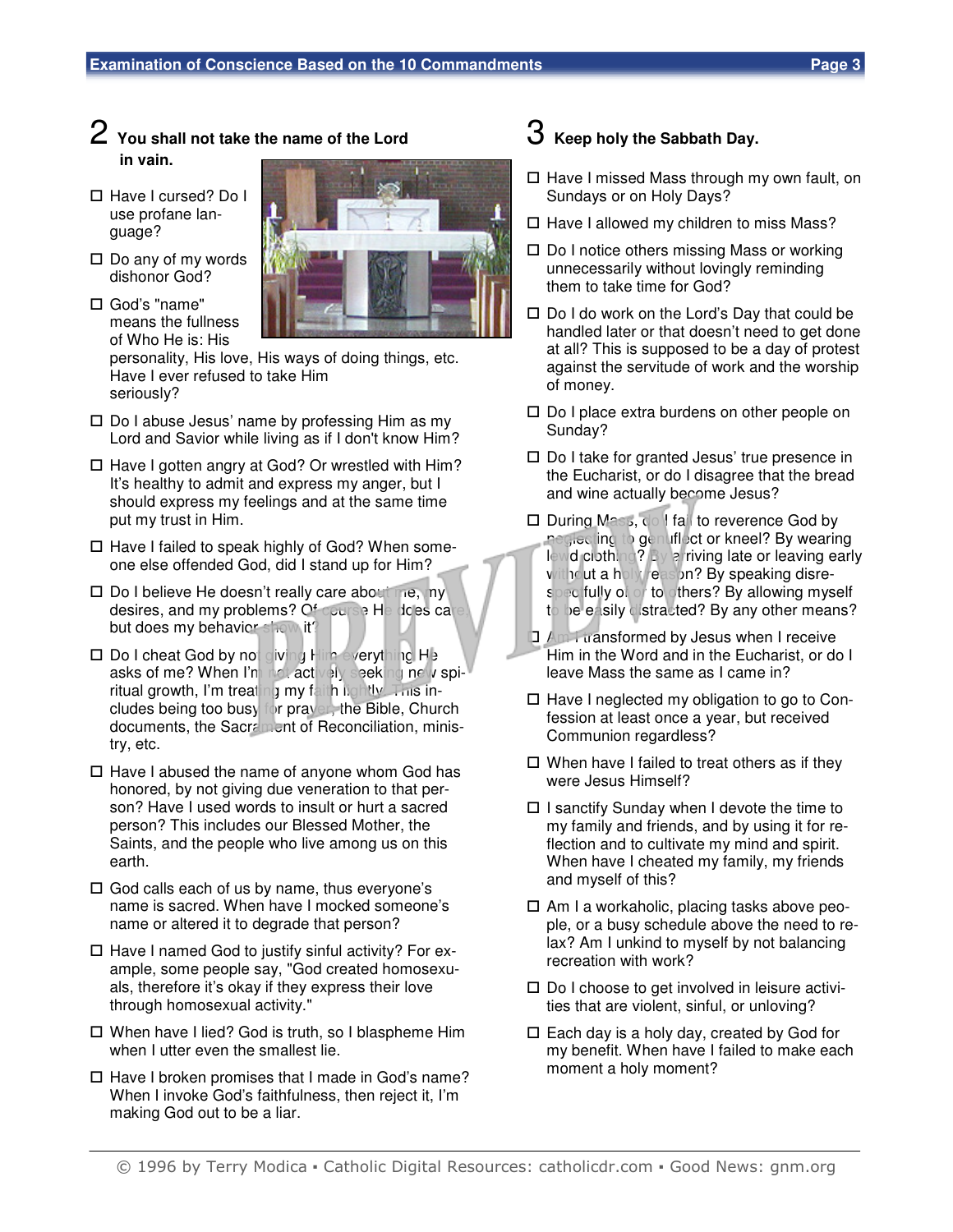### **Commandments for Loving Others**

## 4 **Honor your father and mother.**

- $\square$  As an adult whose parents are still alive, I'm not
- bound to obey them in the strict sense, but do I show them disrespect? Do I work against them?
- $\Box$  Have I dishonored my parents by saying unloving things about or to them? By insulting them? By arguing without trying to understand them?
- $\Box$  Have I failed to forgive them for everything that has hurt me?
- $\Box$  Have I refused to be generous with them, holding back my time or money?
- $\square$  When did they experience difficulties and I neglected to provide emotional support?
- $\Box$  What about the other parents of my faith: godparents, pastors, catechists, teachers, siblings, friends, etc.? Have I failed to honor them, treat them well, and give them thanks?
- God designed my own marriage to be a sacramental, covenant community: When have I given my spouse less than the best of me? Our relationship should mutually benefit both of us: When have I been more concerned about myself
- $\square$  Is the procreation and education of children a low priority, taking a back seat to my career, possessions or other things of the world?
- $\square$  Do I give my family members less devotion than my job, my leisure activities or my friends?
- $\Box$  Have my demands on children ever been unjust and unfair? Were they inappropriate for the children and for the family as a whole?
- $\square$  Parents are the first image of God for their children. What have I done that creates a false image of God: distant, unforgiving, uncaring, abusive, undependable, giving love only as a reward, etc.?
- $\Box$  What have I done that has kept my home from being filled with forgiveness, fidelity and service to one another? For example, did I fail to help with chores, homework, or emotional needs? When did I set a poor example of forgiveness and understanding?
- $\Box$  Have I neglected my responsibility to bring prayer and scripture into my home? Or to take seriously the Christian family's role in evangelization and service?
- $\Box$  Have I encouraged, by example and by what I've permitted, individualism over community life? I have, if I've allowed a television in every room or other activities that keep my family apart when it's not necessary.
	- $\Box$  Have I taught my children, by my example, to be selfish, alcoholic, abusive, too busy for God or each other, liars, or money-worshipers? What other bad behaviors did they learn from me?
	- $\Box$  If I'm divorced or separated, have I disregarded Church teachings on the Sacrament and permanence of marriage? Have I forsaken the help offered by the Church for reconciliation or for getting

an annulment? Have I refused to seek the forgiveness of my spouse for my hatred and anger? God wants me to both forgive and to seek forgiveness, even if my spouse and I remain apart.

- Have I neglected my children's religious education? Have I poorly encouraged participation in Mass or CCD? Have I ignored other opportunities to sponsor their spiritual growth? Have I relied on others to provide most of their training, instead of acknowledging my role as their primary educator?
- **I** Have I failed to lead my children to frequent Confession?
- $\Box$  Have I discouraged in any way the possibility of my children being called to the priesthood or the consecrated religious life?
- $\Box$  How have I held my children back from becoming all that God has designed them to be, including in their self-esteem, talents, relationships with others, and their present or future careers?
- $\Box$  Am I so attached to my parents (or anyone) that they come before God in my life?
- $\Box$  How well do I honor and respect legitimate civil authorities? All authority to govern comes from God. Have I neglected to vote regularly? To pay my taxes honestly? To serve my country to the best of my ability?
- □ When civil authorities abuse their power, do I ignore it or complain about it, instead of working against this abuse and defending the truth of the Gospel?

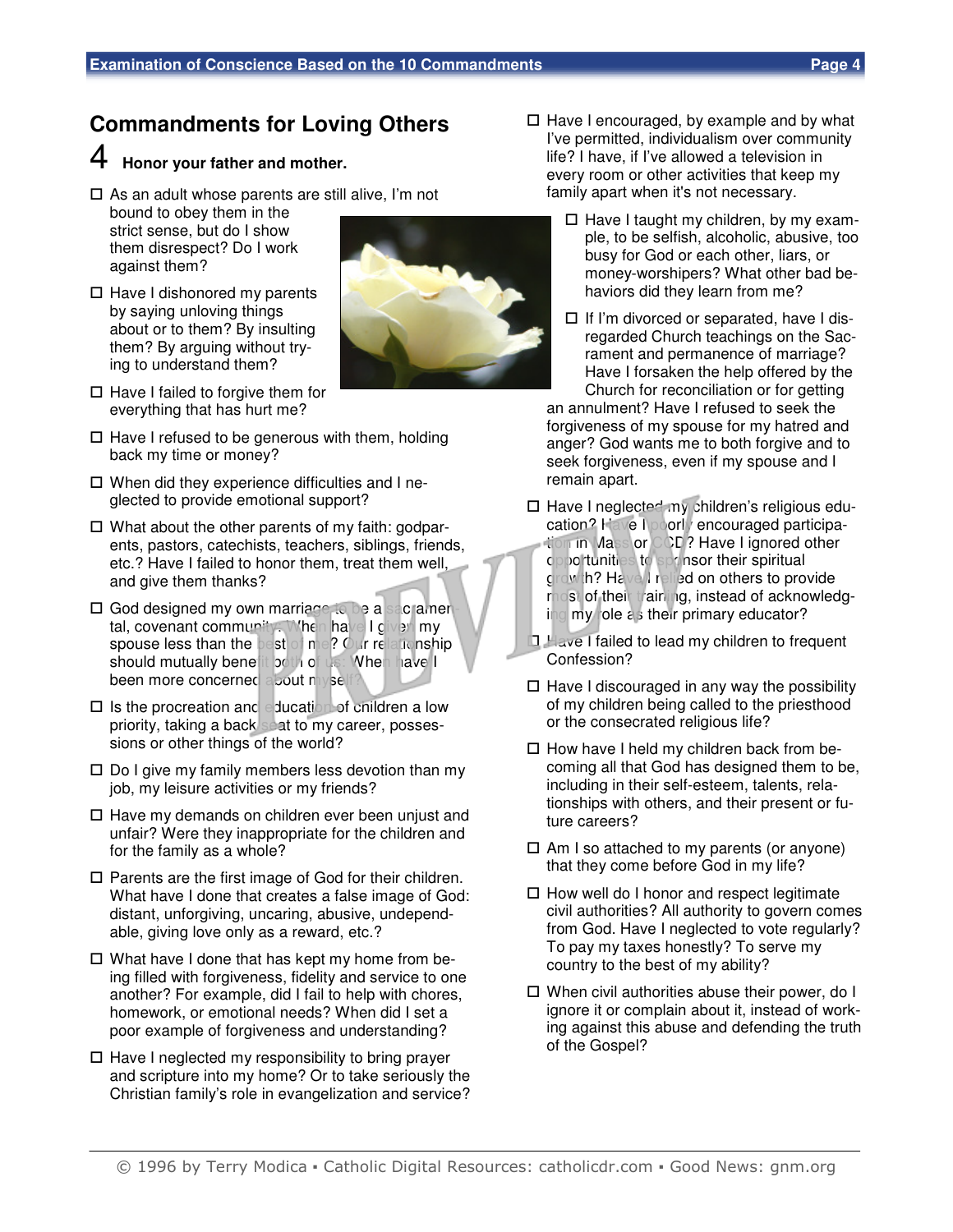# 5 **You shall not kill.**

- $\Box$  Have I had an abortion or helped someone else get one? When I knew someone was planning to get an abortion, was I too afraid or too unconcerned to do everything possible to protect the unborn child?
- $\Box$  Have I used artificial birth control? Have I been sterilized (or approved of my spouse's sterilization) to avoid having children? These may have killed God's plan for me. It also killed some of the intimacy between me and my spouse, because it means I was unwilling to give my spouse all of me, which includes my fertility. Perhaps it has even caused spontaneous abortions of children who had already begun to live.
- $\Box$  By God's design, children are an expression of His love, created through our unitive act of loving sexual relations. If procreation is separated from the conjugal act, such as through in vitro fertilization and artificial insemination, we are going beyond the legitimate scope of medicine in assisting the process. Have I done this or encouraged someone else to do it?
- $\Box$  Have I been involved in the termination of a sick person's life, such as by agreeing to stop food and water? The Church teaches that the only time it is not sinful to help end a life is when the medical procedures for keeping someone alive would be extraordinary and there is no hope for recovery.
- □ When someone indicated that he or she approves of abortion or euthanasid, have I said nothing (which implies I agree) instead of speaking up for God's view?
- $\Box$  1 John 3:15 says, "Everyone who hates his brother is a murderer." Whom have I hated by being unloving toward them?
- $\Box$  Have I killed my own spirit with self-loathing?
- When have I killed someone's self-esteem or dreams or spirit through hurting him or her?
- When have I killed someone in my heart because he/she wouldn't do something my way?
- □ When have I tried to correct someone without showing compassion?
- When have I fought with someone? When I insist on winning an argument, it means I want the other person to lose.
- $\Box$  When have I killed a child's spirit or ability to trust me by punishing him or her too severely or by not showing forgiveness?
- $\square$  When have I killed my friends by giving them less than what I could give them?
- □ When have I killed people by speaking unkindly about them or by gossiping or slandering?
- $\square$  Scandal is an attitude or behavior which leads another to do evil. When have I directly or indirectly tempted someone to sin, thereby killing them spiritually?
- $\Box$  Physical health is a gift entrusted to us by God. Do I smoke, take harmful drugs, drink too much alcohol, eat too much of the wrong foods, drive recklessly, or do anything that unnecessarily risks my life or shortens it?
- □ Have I ever encouraged someone else to do these things?
- $\square$  Do I carry in me envy, rage, jealousy, or any other feeling that is unpeaceful? In other words, am I waging war within myself?
- $\Box$  Have I allowed the death of people by not getting involved when I could have provided financial or other help during times of murderous famines or war?
- **J** What have I done that has contributed to the killing of this planet's environment, when I could have avoided it? What resources and skills have I neglected to use to protect the environment?

## 6 **You shall not commit adultery.**

- When have I cheated on God by loving myself or someone else more than I love Him?
- □ When have I cheated on God by putting my own desires ahead of His?
- $\Box$  Have I been lazy in my prayer time or Scripture study or other activities that would help my spiritual growth?
- □ God created me either male or female, and He does not make mistakes. Do I have difficulty accepting my sexual identity or the shape of the body He's given me?
- $\Box$  God created men and women to be equal in personal dignity. Have I degraded members of the opposite sex? Or of my own gender?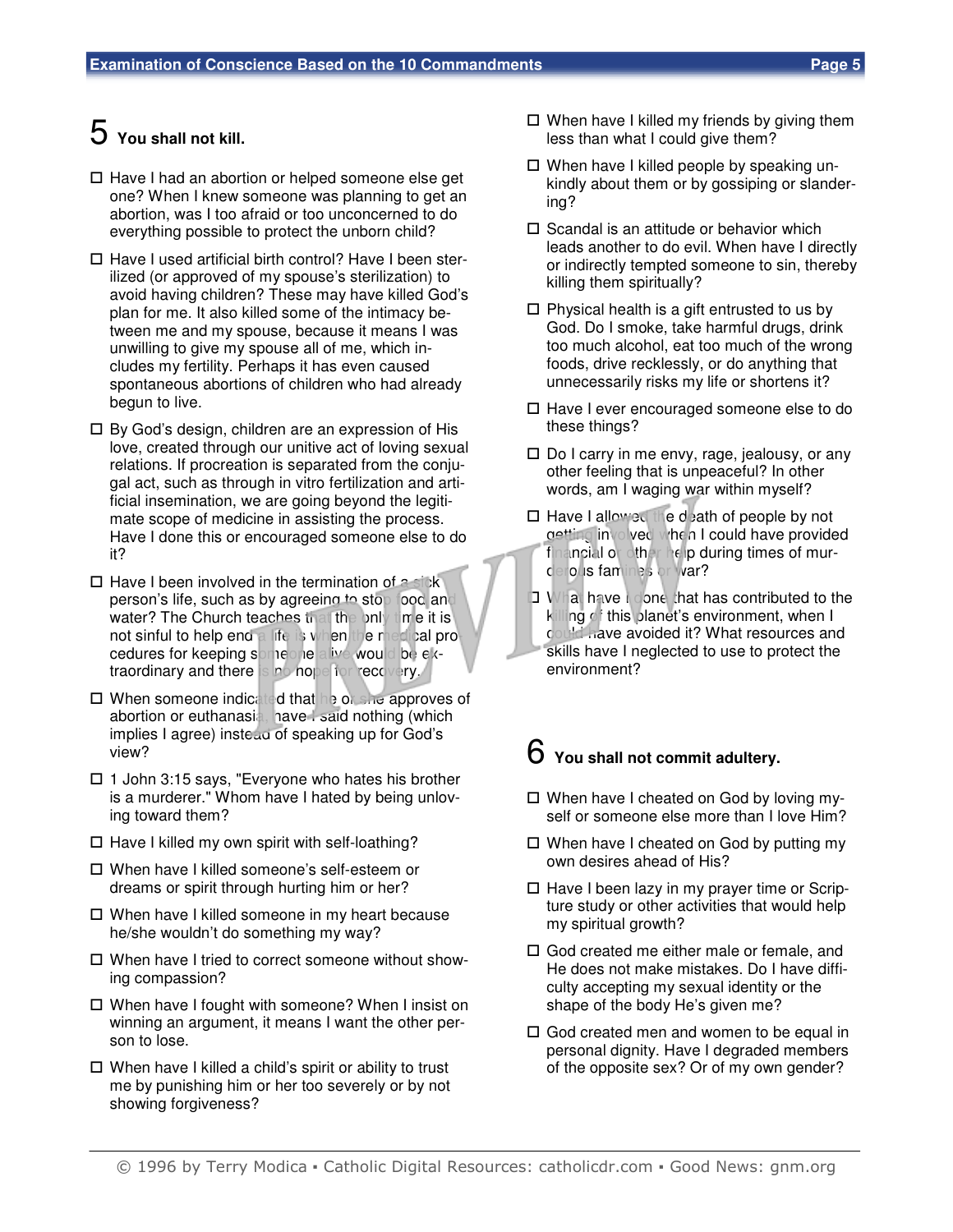- $\Box$  When did I cheat on my spouse by behaving as if I'm more valuable or more worthy of attention than he or she is?
- $\Box$  Chastity in a sacramental marriage means that a husband and wife give themselves fully to each other for the rest of their lives. Have I chosen to keep any part of myself from my spouse, such as my sexuality, my fertility or my permanent commitment?
- $\square$  Is my marriage only civil, and not sacramental? If so, I have rejected Christ from being part of the union, and therefore it is not a valid marriage in His or the Church's eyes.
- $\Box$  Has my relationship with my spouse (or any romantic relationships) failed to reflect to the world God's love? Has our marriage publicly set a poor example of commitment and unconditional union?
- $\Box$  If I'm divorced, did I sever what had been a loving agreement, made in full freedom, and originally intended to be lifelong? (It is not a sin if the separation was made for the good of the spouses and the children due to abuses. Nor have I sinned if my spouse abandoned me due to his or her own irresponsibility without any desire for reconciliation.)
- $\Box$  Have I divorced and remarried civilly without obtain ing an annulment? If so, I'm not validly married to the new spouse; in the eyes of God, I'm still married to my first spouse.
- $\square$  Do I dislike or reject the idea of making a life-time commitment to my spouse? Have I been unable to make such a commitment, even though on my wedding day I professed to do it? If so, I'm being untrue to my partner, to myself, and to God.
- $\Box$  Have I committed fornication or adultery (sex outside of marriage)? This includes having sexual relations with my spouse before our wedding day, and remarriage without getting an annulment from the Church.
- $\Box$  Have I masturbated, which is having sex with myself instead of my spouse?
- $\square$  Lust is a disordered desire for-or an inordinate enjoyment of—sexual pleasure for its own sake, isolated from the desire to give love to my spouse for procreative and unitive purposes. Have I had lustful thoughts? Sinful touches? Impure glances?
- □ Have I told any "dirty" jokes?
- $\Box$  When did I allow my passions to control me, instead of using self-control for love of others under the guidance of God? This concerns sexual conduct, but it also relates to anger, spending money, being ruled by fear or impatience, etc.
- $\Box$  Have I worn immodest clothing in public? Some people who saw me may have been sex addicts, and seeing me could have triggered their compulsion to go and act sinfully.
- $\Box$  Have I read pornographic books or magazines? Or watched movies or TV shows that contained sexual scenes or impure plots?
- □ Did I ever commit incest? Or have I abused anyone (including my spouse) by forcing intimate physical contact upon them?
- $\Box$  If I am or if I know a homosexual person, am I failing to encourage chastity, healing, and God's call to unite the difficulties of this condition to the sacrifice of Jesus on the cross?
- $\Box$  Have I treated homosexuals without respect, compassion and sensitivity?

### 7 **You shall not steal.**

- Have I stolen any material goods? Did I realize my sin but fail to make restitution?
- **J** When have I stolen time away from God by my spiritual laziness?
- When did I waste time at work, in school or at home?
- □ Am I stingy? For example, have I stolen cookies from my kids, perhaps hiding my favorite "stash" because I don't want to share them?
- $\Box$  Have I been stingy in my support of the Church and other worthy causes? Scripture tells us to give God our tithes (ten percent of our income) and offerings. Have I been fearful that if I give away that much, I won't have enough money to meet my needs and satisfy my desires? This means I'm not truly trusting God, I'm not obeying His Word, and I'm not acknowledging that everything I have comes from Him.
- $\Box$  Do I think that everything I own is only for my benefit, and do I assume that God did not give it to me for the good of others?
- □ What have I wasted money on while the Church, my neighbor or the destitute suffered from unmet needs?
- $\Box$  Have I stolen pens from work or tax money from the IRS? Have I made personal toll calls from work without paying for them?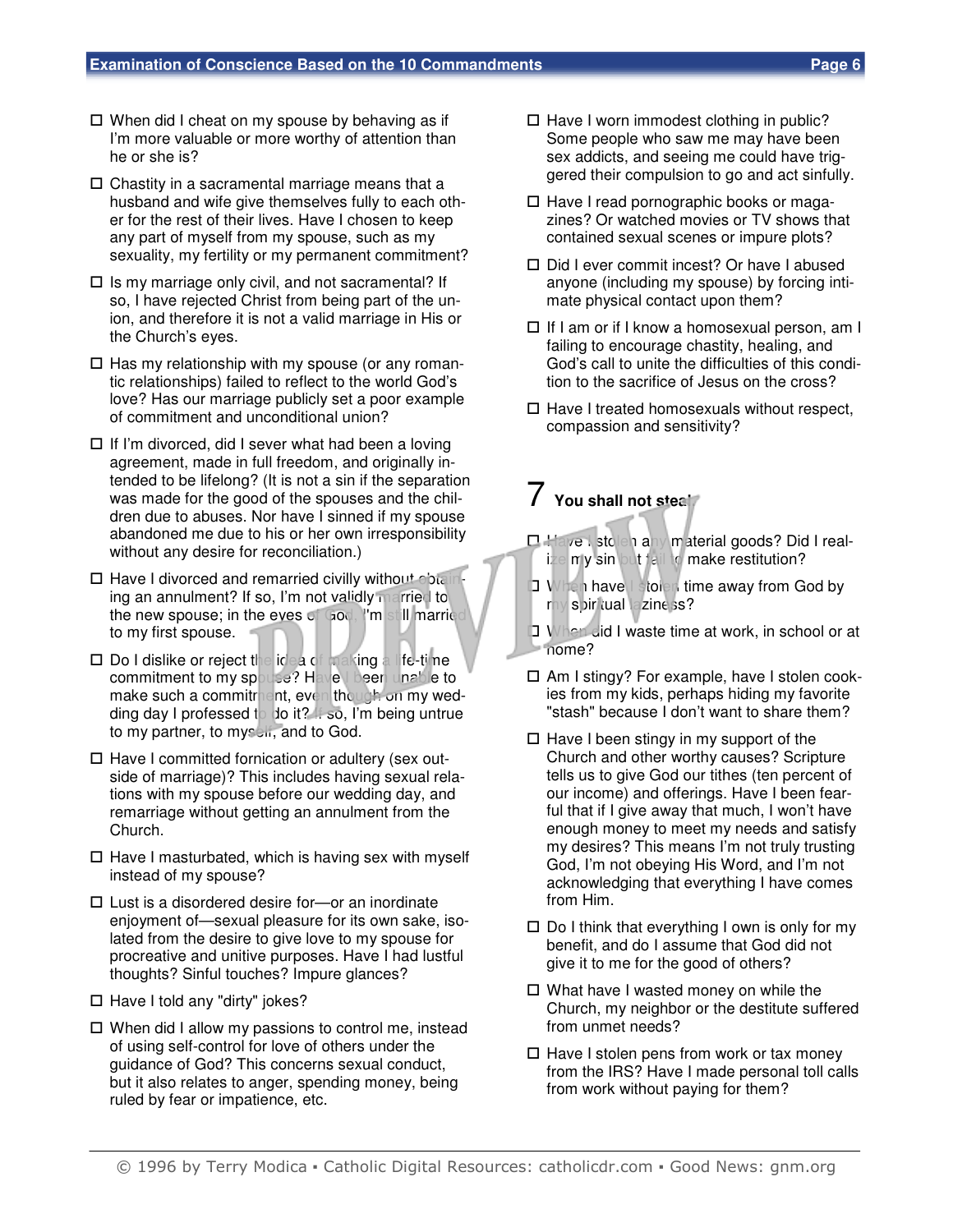- $\Box$  Have I borrowed something that I never returned? Or did I return it in damaged condition without offering to fix or replace it?
- $\Box$  Am I an employer who pays unjust wages? Am I a business person who takes advantage of buyers?
- $\Box$  Have I cheated on or broken a morally just contract or agreement? This includes paying my debts on time and fulfilling obligations.
- $\Box$  Have I participated in the theft of someone's property, or knowingly benefited from it, and have not yet made restitution in proportion to my responsibility and share of what was stolen?
- $\Box$  Did I ever gamble excessively, through a lottery or other game, using money that should have been spent on needed items or given away as a charitable donation?

#### 8 **You shall not bear false witness against your neighbor.**

- $\Box$  Have I made judgments about anyone: my spouse, children, neighbors, co-workers, friends, priests, TV stars, politicians? I might think I'm right, but only God knows enough about that person to make such a judgment.
- □ When have I heard something bad about another person and assumed it was true?
- $\square$  Do I hesitate to give choses the benefit of the doubt?
- $\Box$  Have I disclosed another's faults and failings without valid and beneficial reasons?
- $\Box$  Have I exaggerated information about someone in order to make myself or the case I'm presenting look better?
- When have I lied or deceived? How have I been insincere?
- $\Box$  How have I bragged? If I boast to make myself look better than others, I'm lying. If I fail to give credit to God, I'm lying.
- When did I mock someone's behavior? This is unloving.
- $\Box$  Did I gossip or say something that made another person look bad?
- $\Box$  Have I pointed out a co-worker's faults in the hope that I'll get his job?
- $\Box$  Have I deliberately led someone into error or sin by saying things contrary to truth?
- $\Box$  Did I reveal secrets that should have been kept confidential?
- $\square$  Do I sound critical, negative or uncharitable when I talk?
- $\Box$  When have I been untrue in my deeds? When have I been hypocritical or undependable?
- $\Box$  Have I ever been ashamed of the truth of Jesus Christ or the teachings of the Church? Have I compromised the truth or implied by my behavior that I agreed with things that are contrary to God's laws?
- $\Box$  If I've been involved in a court case, did I contribute to the condemnation of the innocent, exoneration of the guilty, or the unfair punishment of the accused?
- $\Box$  When I've realized the sin of my words, have I failed to make reparation or to seek forgiveness from the people I've affected?
- $\Box$  Have I violated someone's right to privacy by insisting on learning something I had no right to know? Or by spreading this information to others?
- 9 **You shall not covet your neighbor's wife.**
- $\Box$  Do i jealously wish I had relationships as good as someone else's?
- $\Box$  Have I had sexual thoughts about someone other than my spouse, without immediately dismissing them or praying to banish them?
- □ Did I ever become obsessed with someone's physical shape, dwelling on it or pointing it out to others?
- □ Do I let my imagination go uncontrolled? Do I fantasize impurely?
- $\Box$  Have I treated someone as an object, rather than with dignity and respect?
- □ Have I enjoyed pornography or "cheesecake" pictures for the sake of lustful pleasure?
- $\Box$  Have I been lax about purifying my heart? Has attuning my intellect and will to God's holiness and way of loving been unimportant to me?
- $\Box$  Has modesty been unimportant to me? Modesty means refusing to unveil whatever should remain hidden, out of respect for yourself and others.
- $\Box$  Have I been attracted to voyeuristic peeking at people in their privacy?